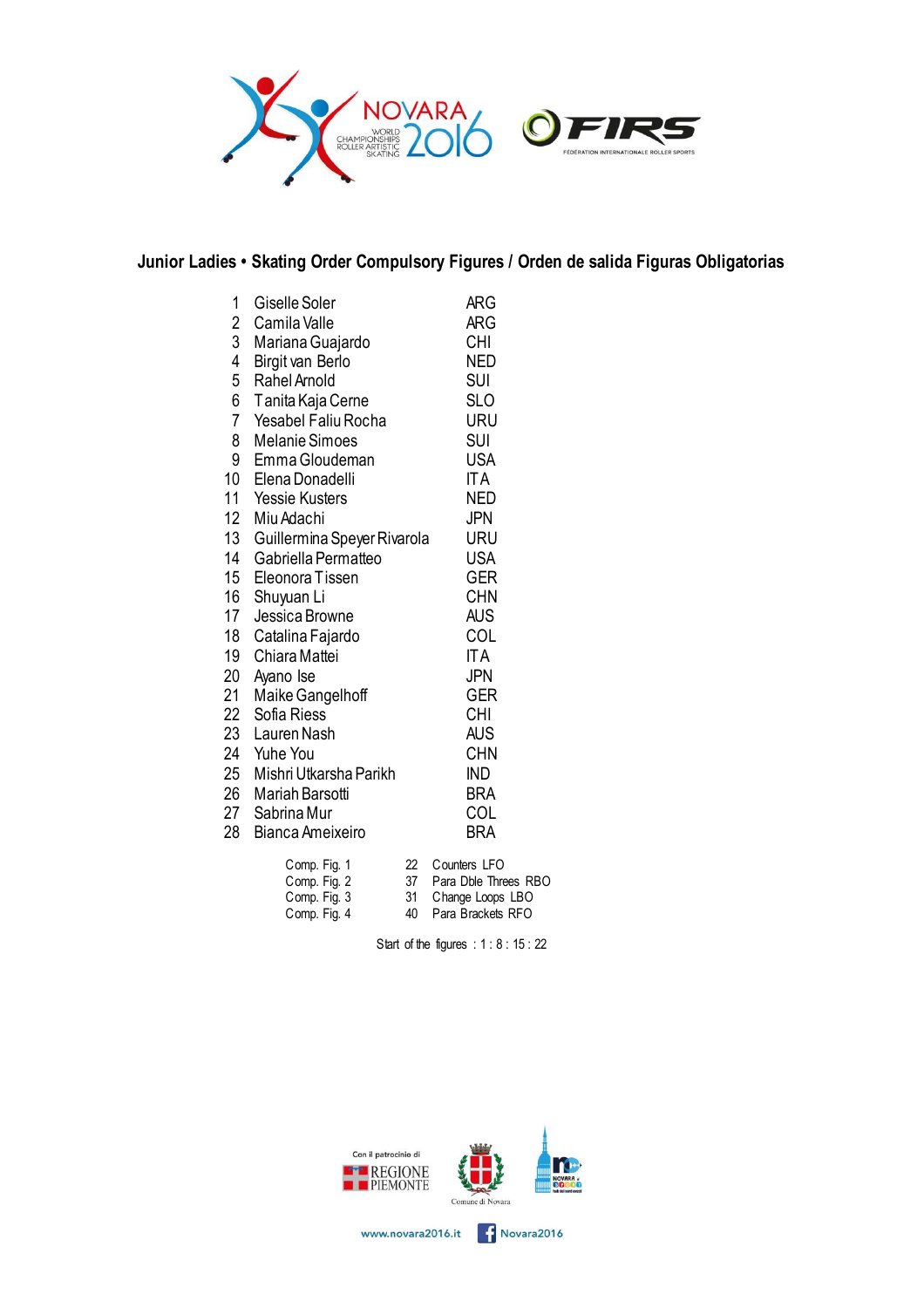

## **Junior Men • Skating Order Compulsory Figures / Orden de salida Figuras Obligatorias**

| 1<br>2<br>3<br>$\overline{4}$<br>5 | Yubo Zhai<br>Matthias Kilchemann<br>Masia Tomas<br>Jim Jendricke<br>Yves Jungen |                      | <b>CHN</b><br><b>SUI</b><br><b>ARG</b><br>GER<br><b>SUI</b>    |
|------------------------------------|---------------------------------------------------------------------------------|----------------------|----------------------------------------------------------------|
| 6                                  | Lee, Shao-Kuan                                                                  |                      | <b>TPE</b>                                                     |
| $\overline{7}$                     | Brayan Carreño                                                                  |                      | COL                                                            |
| 8                                  | Deven Jacobson                                                                  | <b>USA</b>           |                                                                |
| 9                                  | Emanuele Marelli                                                                | <b>ITA</b>           |                                                                |
| 10                                 | Alessio Gangi                                                                   |                      | <b>ITA</b>                                                     |
| 11                                 | Aaron Wunder                                                                    |                      | <b>GER</b>                                                     |
| 12                                 | lan Heersink                                                                    |                      | <b>USA</b>                                                     |
|                                    | Comp. Fig. 1<br>Comp. Fig. 2<br>Comp. Fig. 3<br>Comp. Fig. 4                    | 22<br>37<br>31<br>40 | Counters LFC<br>Para Dble Thi<br>Change Loops<br>Para Brackets |

|  | 22 Counters LFO |  |
|--|-----------------|--|
|  |                 |  |

- Comp. Fig. 2 37 Para Dble Threes RBO
- Comp. Fig. 3 31 Change Loops LBO
- Comp. Fig. 4 40 Para Brackets RFO

Start of the figures : 1 : 4 : 7 : 10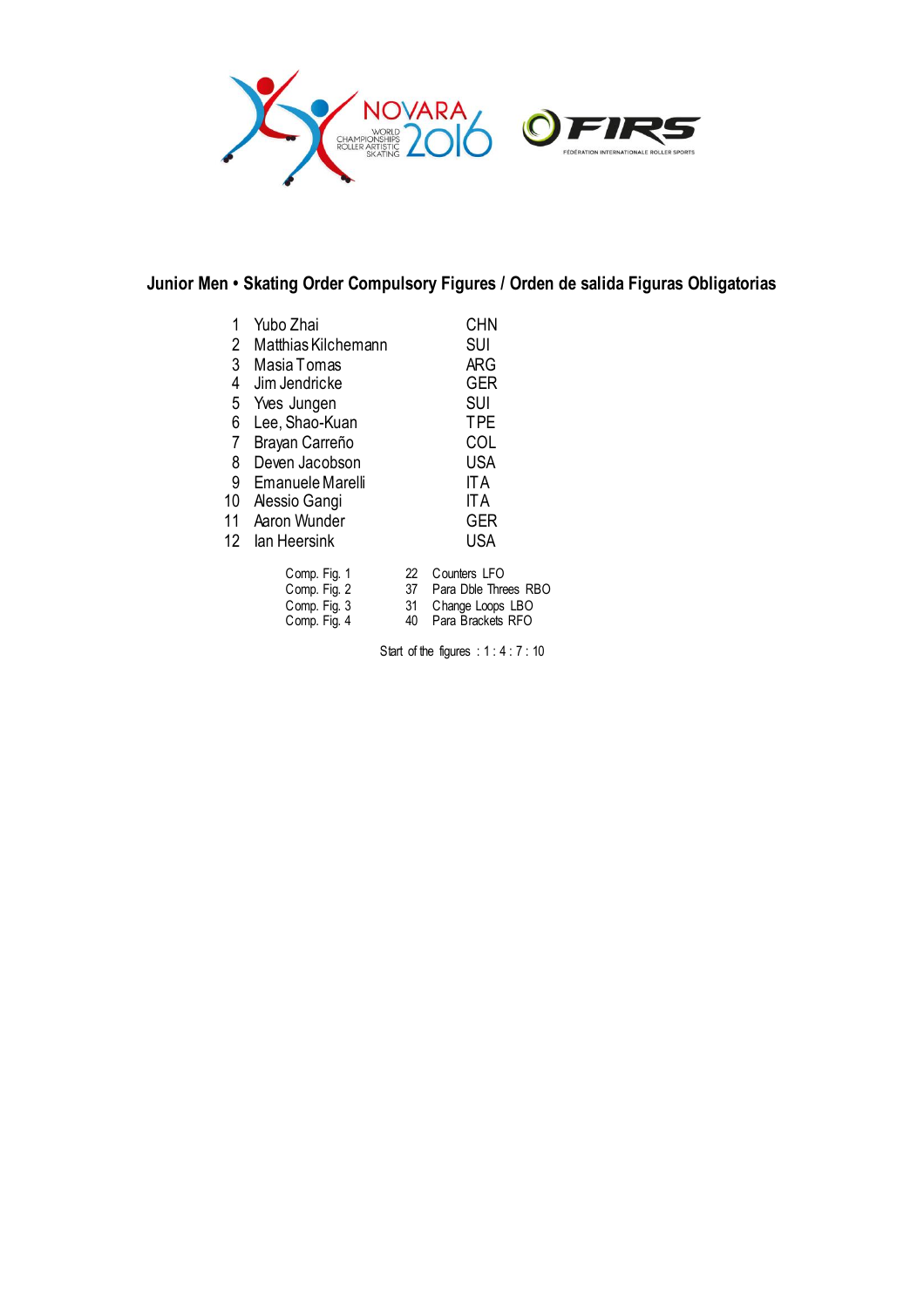

## **Senior Ladies • Skating Order Compulsory Figures / Orden de salida Figuras Obligatorias**

| 1<br>$\overline{c}$<br>3<br>4<br>5<br>6<br>$\overline{7}$<br>8<br>9<br>10<br>11<br>12 <sup>12</sup><br>13 <sup>°</sup><br>14<br>15<br>16<br>17<br>18<br>19<br>20<br>21<br>22<br>23<br>24<br>25<br>26<br>27<br>28<br>29 | Lina Goncharenko<br>Kayla Rodriguez<br>Mirjam Arnold<br>Emma Patrick<br>Juliana Giraldo<br><b>EmmaTrent</b><br>Benedetta Niccolini<br>Giada Cavataio<br>Allira Hanczakowski<br>Saki Matsuura<br>Lucrecia Rocchetti<br>Valeria Barossi<br>Melissa Castillo Aguillón<br>Diana van der Doelen<br>Stella Heller<br>Miki Fujikura<br>Wing Yee Katherine Choi<br>Carolina Andrade<br>Rieko lwakata<br><b>Beatrice Wachter</b><br>Astrid Carolina Báez<br>Fabienne Bachmann<br>Alexandra Templar<br><b>Brigitte Lopez Huerta</b><br>Annelise De Cleene<br>Stefania Rodriguez<br>Cornelia Muller<br>Caitlin Mitcherson<br>Daniela Sardinha | <b>GER</b><br><b>USA</b><br>SUI<br><b>NZL</b><br>COL<br><b>USA</b><br><b>ITA</b><br><b>ITA</b><br><b>AUS</b><br><b>JPN</b><br><b>ARG</b><br><b>ITA</b><br><b>MEX</b><br><b>NED</b><br><b>BRA</b><br>JPN<br><b>HKG</b><br>POR<br><b>JPN</b><br>GER<br>COL<br><b>SUI</b><br><b>AUS</b><br><b>PER</b><br><b>NZL</b><br>URU<br><b>SUI</b><br><b>USA</b><br><b>POR</b> |
|------------------------------------------------------------------------------------------------------------------------------------------------------------------------------------------------------------------------|------------------------------------------------------------------------------------------------------------------------------------------------------------------------------------------------------------------------------------------------------------------------------------------------------------------------------------------------------------------------------------------------------------------------------------------------------------------------------------------------------------------------------------------------------------------------------------------------------------------------------------|-------------------------------------------------------------------------------------------------------------------------------------------------------------------------------------------------------------------------------------------------------------------------------------------------------------------------------------------------------------------|
|                                                                                                                                                                                                                        |                                                                                                                                                                                                                                                                                                                                                                                                                                                                                                                                                                                                                                    |                                                                                                                                                                                                                                                                                                                                                                   |
| 30                                                                                                                                                                                                                     | Lena Bauer                                                                                                                                                                                                                                                                                                                                                                                                                                                                                                                                                                                                                         | GER                                                                                                                                                                                                                                                                                                                                                               |
| 31<br>32 <sup>2</sup><br>33                                                                                                                                                                                            | Elisabeth Soler<br>Colet Claessens<br>Anabella Mendoz                                                                                                                                                                                                                                                                                                                                                                                                                                                                                                                                                                              | <b>ARG</b><br><b>NED</b><br><b>ARG</b>                                                                                                                                                                                                                                                                                                                            |
|                                                                                                                                                                                                                        |                                                                                                                                                                                                                                                                                                                                                                                                                                                                                                                                                                                                                                    |                                                                                                                                                                                                                                                                                                                                                                   |

| Comp. Fig. 1 | 20. | Rockers LFO          |
|--------------|-----|----------------------|
| Comp. Fig. 2 | .37 | Para Dble Threes RBO |
| Comp. Fig. 3 |     | 38 Para Loops LFO    |
| Comp. Fig. 4 | 41  | Para Brackets RBO    |

Start of the figures : 1 : 10 : 18 : 26